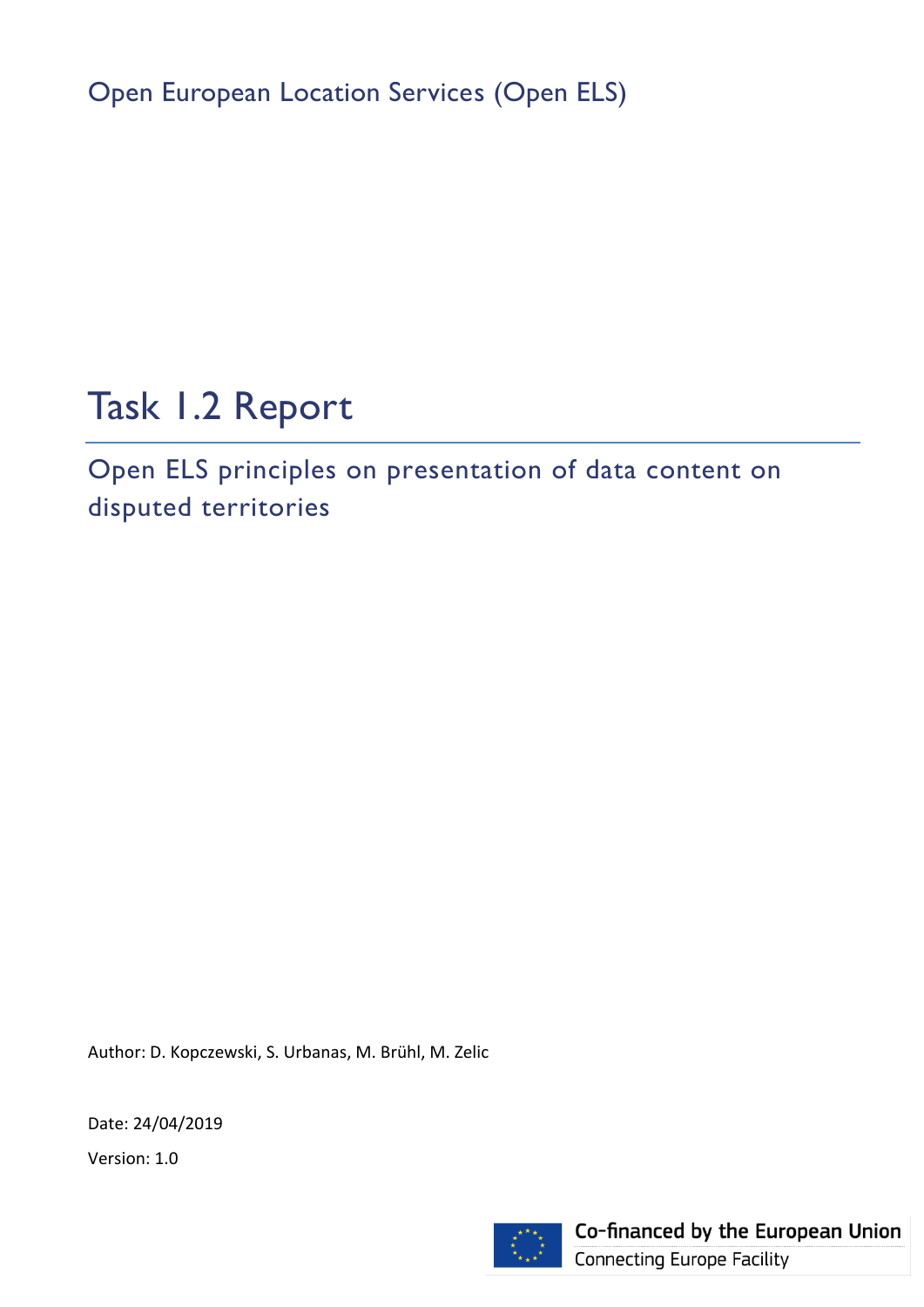## Change Summary

| Version | Date       | Author/Editor                                     | <b>Change Summary</b>            |
|---------|------------|---------------------------------------------------|----------------------------------|
| 0.1     |            | Dominik<br>Kopczewski                             | <b>First Draft</b>               |
| 0.2     | 25.02.2019 | Marcus Brühl,<br>Saulius Urbanas<br>Marjana Zelic | review                           |
| 0.9     | 28.03.2019 | Dominik<br>Kopczewski                             | Submitted for approval           |
| 1.0     | 28.06.2019 | Mick Cory                                         | Finalised and approved for issue |

## References

| Ref.           | Title/Version/Publication Date/Author                                                                                                                                                                 |
|----------------|-------------------------------------------------------------------------------------------------------------------------------------------------------------------------------------------------------|
| $\mathbf{1}$   | Guidance on implementation of cross-border harmonisation" https://openels.eu/wp-<br>content/uploads/2018/12/OpenELS guidance edgematching version1 0.pdf                                              |
| 2              | European Location Framework Project - www.elfproject.eu                                                                                                                                               |
| 3              | UN Cartographic Section (UNCS) http://www.un.org/Depts/Cartographic/english/htmain.htm                                                                                                                |
| $\overline{4}$ | Regulation (EU) No 1215/2012 of the European Parliament and of the Council of 12 December<br>2012 on jurisdiction and the recognition and enforcement of judgments in civil and commercial<br>matters |
| 5              | https://ec.europa.eu/regional_policy/en/information/publications/communications/2017/boosting-<br>growth-and-cohesion-in-eu-border-regions                                                            |
| 6              | https://ec.europa.eu/eurostat/web/products-statistical-books/-/KS-HA-17-001                                                                                                                           |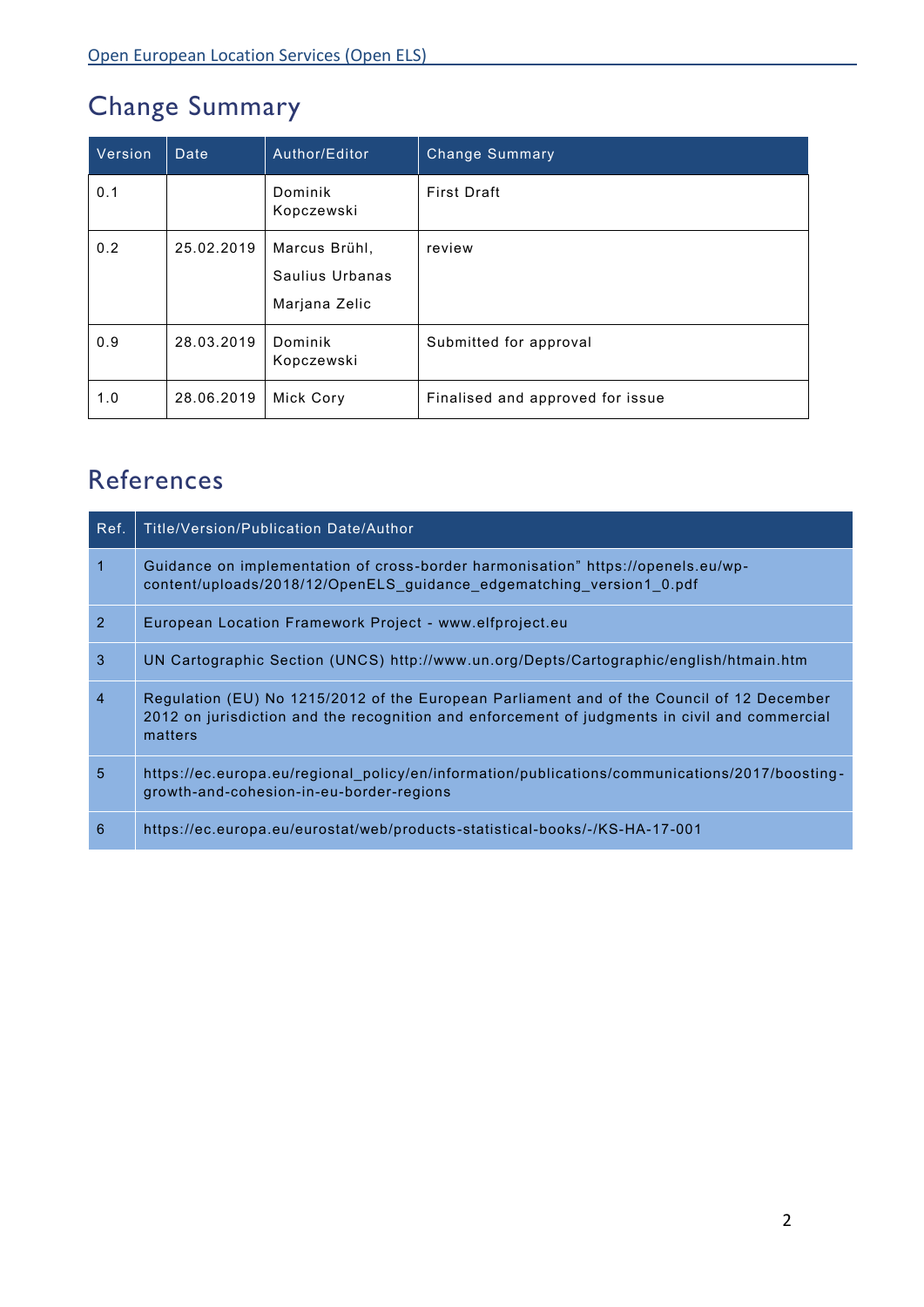### **Contents**

| 1. |     |  |  |  |  |  |
|----|-----|--|--|--|--|--|
| 2. |     |  |  |  |  |  |
| 3. |     |  |  |  |  |  |
| 4. |     |  |  |  |  |  |
| 5. |     |  |  |  |  |  |
|    | 1.1 |  |  |  |  |  |
|    | 1.2 |  |  |  |  |  |
| 6. |     |  |  |  |  |  |
|    | 1.1 |  |  |  |  |  |
|    | 1.2 |  |  |  |  |  |
|    | 1.3 |  |  |  |  |  |
|    | 1.4 |  |  |  |  |  |
|    | 1.5 |  |  |  |  |  |
|    | 1.6 |  |  |  |  |  |
|    | 1.7 |  |  |  |  |  |
|    | 1.8 |  |  |  |  |  |
| 7. |     |  |  |  |  |  |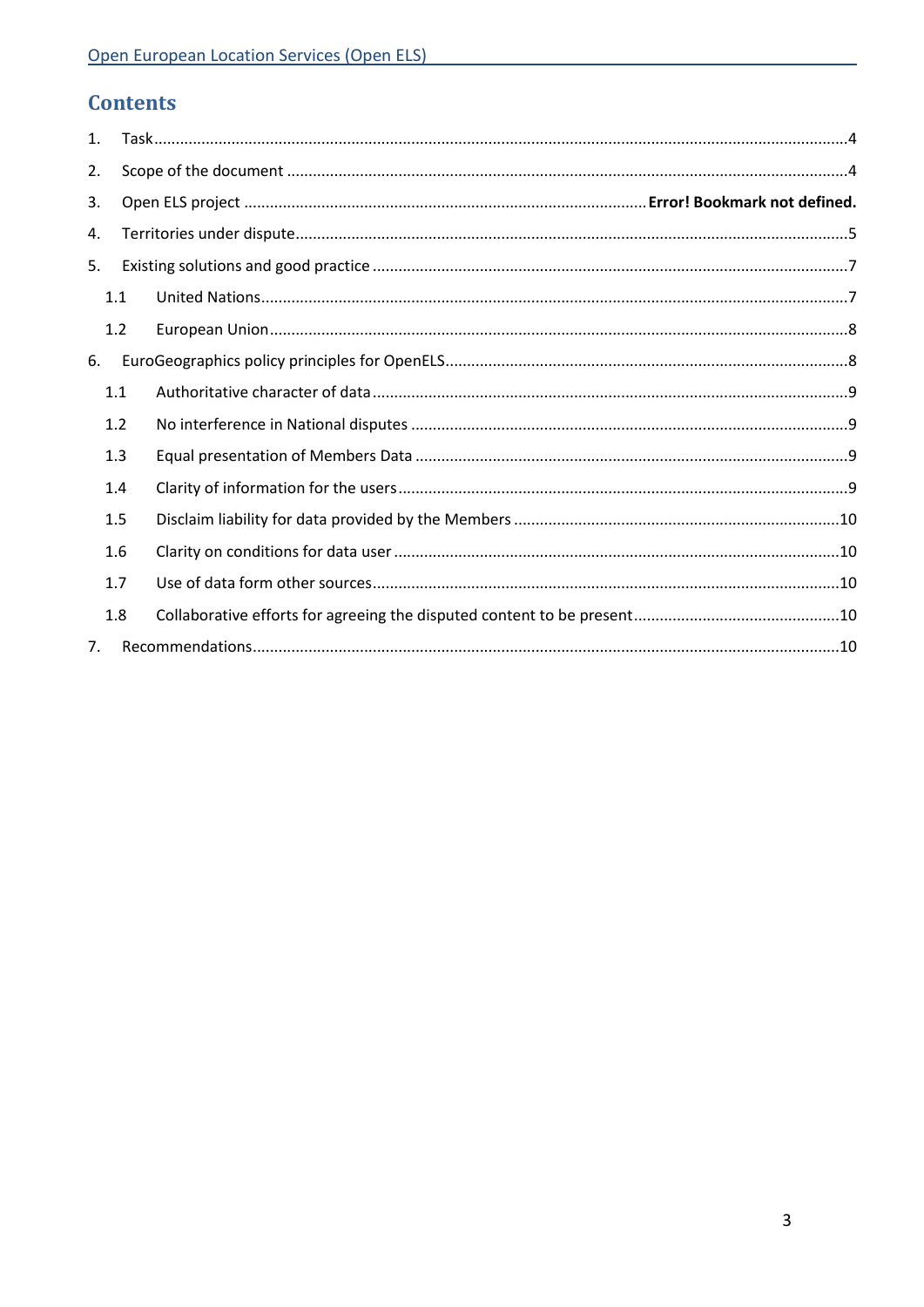### <span id="page-3-0"></span>**1. Task**

The task focused on the development of policy principles on how data will be visualised and represented in international border areas where two or more neighbouring countries provide different content of spatial data for the same geographical area. More than one data provider might contribute data and services that conflict or show different content in the disputed areas. Rules need to be agreed on how the data will be accommodated and presented to pan European users through Open ELS.

This document describes a proposal for a policy for a unified approach to the presentation and provision of authoritative geospatial-data in the border areas between neighbouring countries where there may be disputed areas, .

### <span id="page-3-1"></span>**2. Scope of the document**

EuroGeographics is an independent international not-for-profit organisation representing Europe's National Mapping, Cadastral and Land Registration Authorities. Its purpose, activities, membership and management are set out in our [Articles of Association](https://eurogeographics.org/wp-content/uploads/2018/03/Article_of_Association_v1.pdf) and our [Rules and Regulations.](https://eurogeographics.org/wp-content/uploads/2018/03/EuroGeographics_AISBL_Rules_and_Regulations_v1_0.pdf) The Association is governed by the [Management Board](https://eurogeographics.org/about-us/governance/management-board/) and the General Assembly of Members.

The Association fulfils its purpose by undertaking efforts to reach the following objectives:

- 1. provides a single interface to Europe's National Mapping and Cadastral Agencies;
- 2. provides an information service for Members, stakeholders and civil society;
- 3. promotes Member's national and pan-European products and services, and their role in providing the reference data;
- 4. as appropriate; creates, maintains, distributes, interoperable reference datasets and related services to support cross border or pan-European requirements and to further the progress towards the ESDI;
- 5. promotes EuroGeographics as the authoritative voice for geographic information in Europe and the EU.

EuroGeographics works closely with its membership to achieve these objectives.

EuroGeographics facilitates access to official, authoritative geospatial data from our members, the National Mapping, Cadastre and Land Registry Authorities. It does this by producing pan-European products and through our vision for [European location services.](https://eurogeographics.org/services/european-location-services/) Both focus on enabling international cross-border applications that complement the national activities of our members.

EuroGeographics offers four European geospatial data products. Each is produced using official geospatial data from our members, the National Mapping, Cadastre and Land Registry Authorities. Our products are harmonised to standard specifications, so users can be confident that the information provided is consistent, comparable and easily shared – regardless of its national source.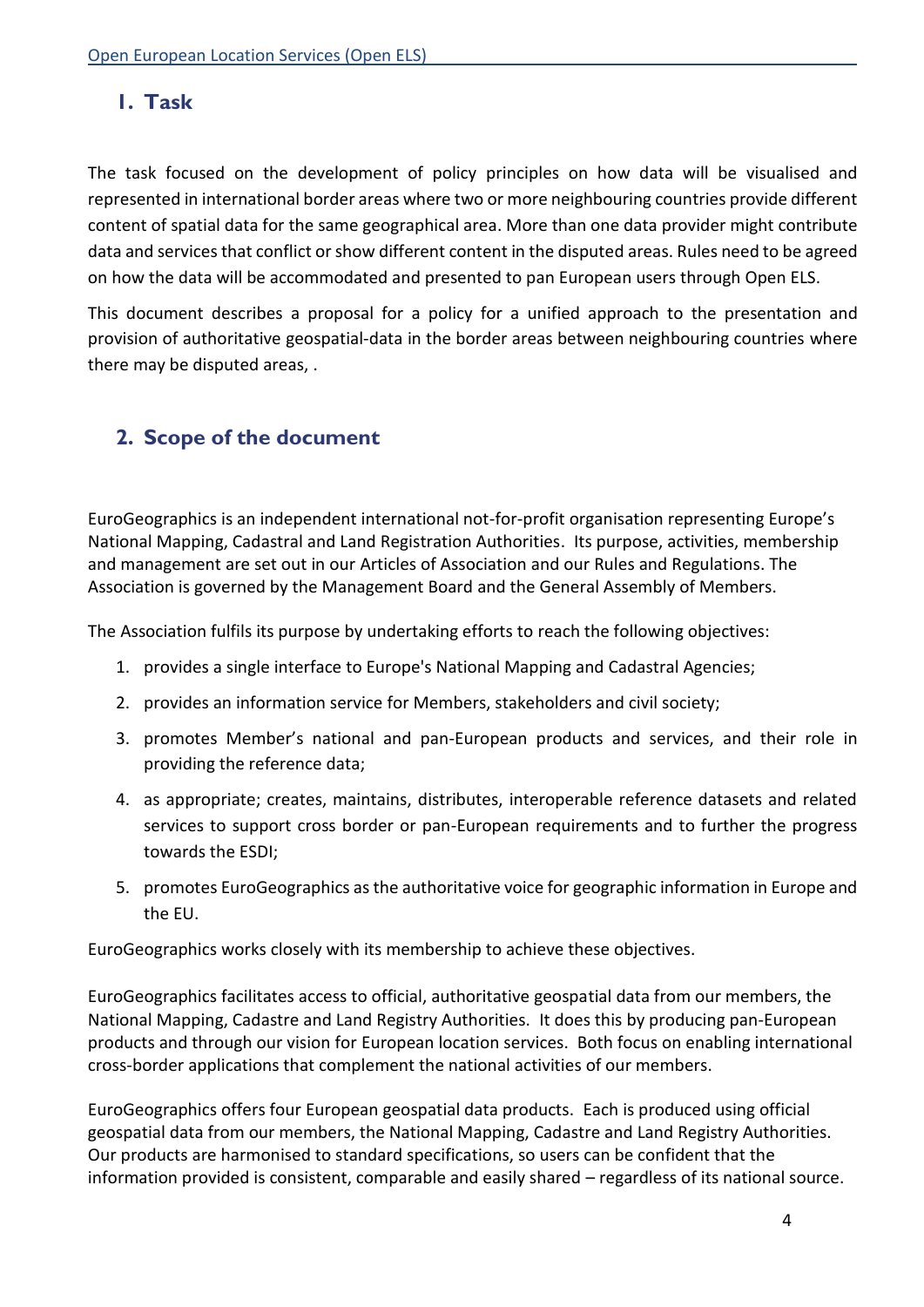.

-

The data is updated annually and can be used in a wide range of applications including analysis, planning and research. We offer standardised, transparent pricing and [licensing agreements.](https://eurogeographics.org/services/licensing/)

EuroGeographics has also been a Partner in the [Open ELS Project,](https://openels.eu/) co-financed by the European Union's Connecting Europe Facility, with the aim of demonstrating the potential of European location services using our members' open data.

Through the experience gained from EuroGeographic's existing products, it is known that there can be situations where the national contributions provided by the National Mapping and Cadastral Authorities (NMCAs) are not harmonised at the international boundary. This means that spatial data in border areas may have overlaps or gaps. There can be two main reasons for this:

- 1. The data is not edge matched: the international boundary is agreed in general, but the neighbouring countries have not agreed on a harmonised presentation of spatial data in the border area. This is out of scope of this policy paper and is dealt with elsewhere<sup>1</sup>.
- 2. The border area is in dispute between neighbouring countries

This policy paper attempts to define EuroGeographic's approach for the purpose of OpenELS project to the data supplied for disputed territories between two data providers.

### <span id="page-4-0"></span>**3. Territories under dispute**

EuroGeographics recognises that in some situations, two neighbouring countries may supply different spatial data for the same geographical area on their mutual international border.

It must be noted that disagreement can de distinguished on different levels, accordingly to the potential ability to reach a common solution allowing technical and cartographic representation of data supplied by two neighbouring countries.

To enable the seamless continuity of the features across the international boundaries of neighbouring countries, the OpenELS project has developed Guidance on the implementation of cross-border harmonisation, which sets up a procedural path for the NMCAs to define the connecting points or lines for the cross-border features of national geospatial data.

Where differences cannot be resolved on a technical and cartographic level, the issue will be recognised as an international border dispute understood as 'the incompatibility of subject positions' and should be dealt with on a case by case basis and with the utmost caution.

EuroGeographics shall remain politically neutral and will always ensure that its Members are represented equally..

<sup>&</sup>lt;sup>1</sup> "Guidance on implementation of cross-border harmonisation" [https://openels.eu/wp](https://openels.eu/wp-content/uploads/2018/12/OpenELS_guidance_edgematching_version1_0.pdf)[content/uploads/2018/12/OpenELS\\_guidance\\_edgematching\\_version1\\_0.pdf](https://openels.eu/wp-content/uploads/2018/12/OpenELS_guidance_edgematching_version1_0.pdf)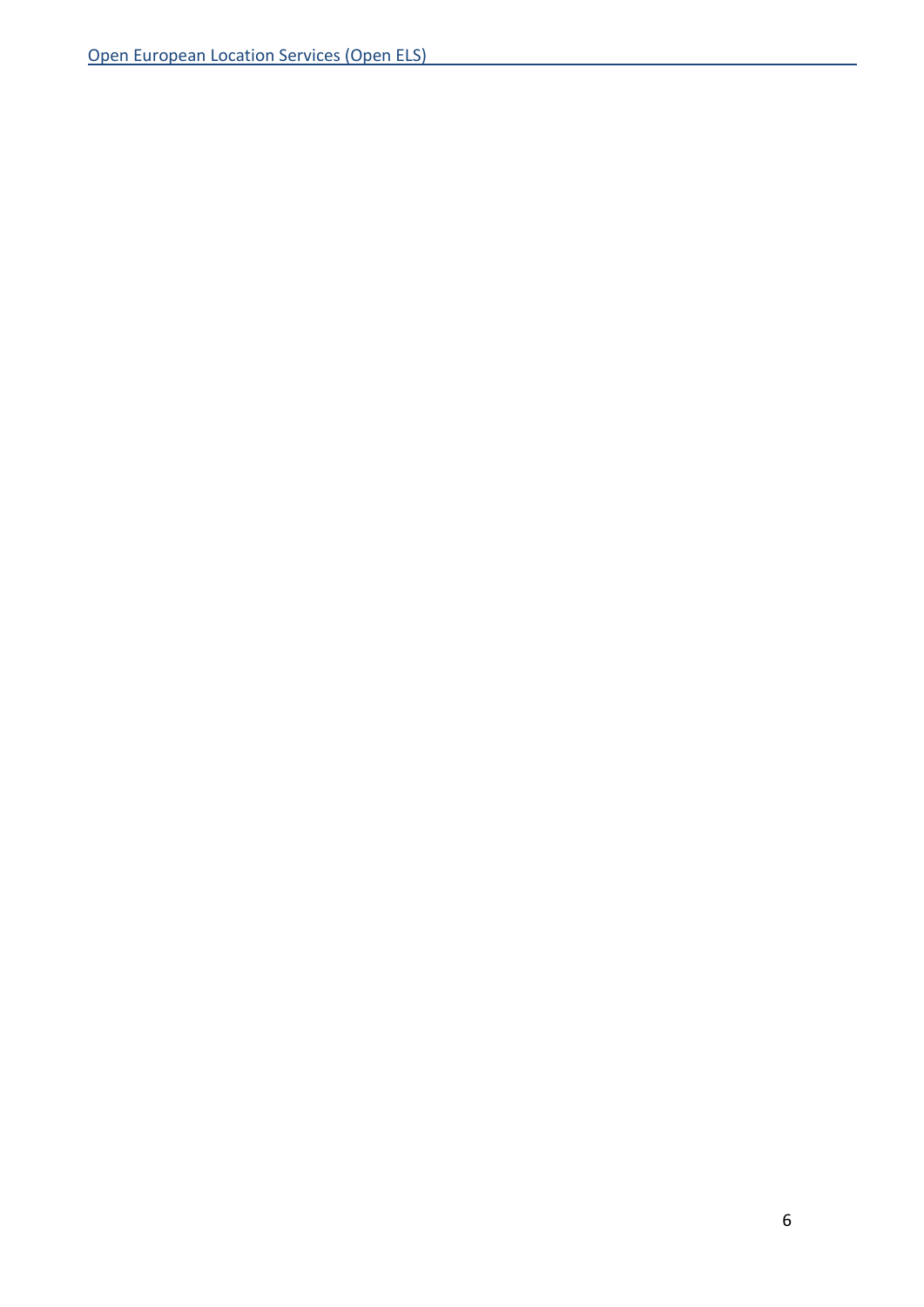### <span id="page-6-0"></span>**4. Existing solutions and good practice**

EuroGeographics will always take appropriate measures to ensure that the original data is represented, and that the end user is fully aware of the data that is being provided, so they understand any possible disputes along the international border of the data they are using.

There is a long history of pan European product production within EuroGeographics and it's members, and for the existing pan European products there is a standard practise of how to manage these types of challenges amongst the production team. Currently both datasets are provided to the end user, and it is the decision of the end user which is used. As the scale of the spatial data involved becomes more detailed, it is apparent that a set of internal policy principals was required. These principles detail how data is to be handled in any disputes between data providers, and include a set of guidelines and technical solutions which could be applied to the presentation of data in disputed areas, to satisfy the requirements of both the data provider and the end user.

EuroGeographics has reviewed the approaches and existing solutions implemented in similar situations by organisations including the United Nations and the European Union.

A specific comparison shows clearly that a single, universal approach meeting the requirements of all stakeholders does not exist and each case is subject to a compromise. The collected examples and documentation were considered in defining the EuroGeographics' principles. Mindful of its European coverage and international charter, EuroGeographics concentrated on the following two cases from United National and the European Union:

### <span id="page-6-1"></span>**1.1 United Nations**

Being aware of the sensitive nature of cartographic documents, the United Nations takes outmost care in underlining its neutrality and has set up a policy<sup>2</sup> regulating the use of any mapping material in its publications. The policy requires that the following requirements are met prior to the issuance of any map, including dissemination via public electronic networks such as the internet:

- Clearance from the Cartographic Section<sup>3</sup> of the Department of Public Information in order to ensure that maps meet publication standards and that they are not in contravention of existing United Nations policies
- Each map is accompanied by an attribution or a United Nations copyright notice
- A disclaimer form is used in connection with every map issued under the responsibility of the United Nations.
- The designations employed and the presentation of material on the map do not imply the expression of any opinion whatsoever on the part of the Secretariat of the United Nations concerning the legal status of any country, territory, city or area or of its authorities, or concerning the delimitation of its frontiers or boundaries.

-

<sup>2</sup> ST/AI/189/Add.25/Rev.1

<sup>&</sup>lt;sup>3</sup> UN Cartographic Section (UNCS)<http://www.un.org/Depts/Cartographic/english/htmain.htm>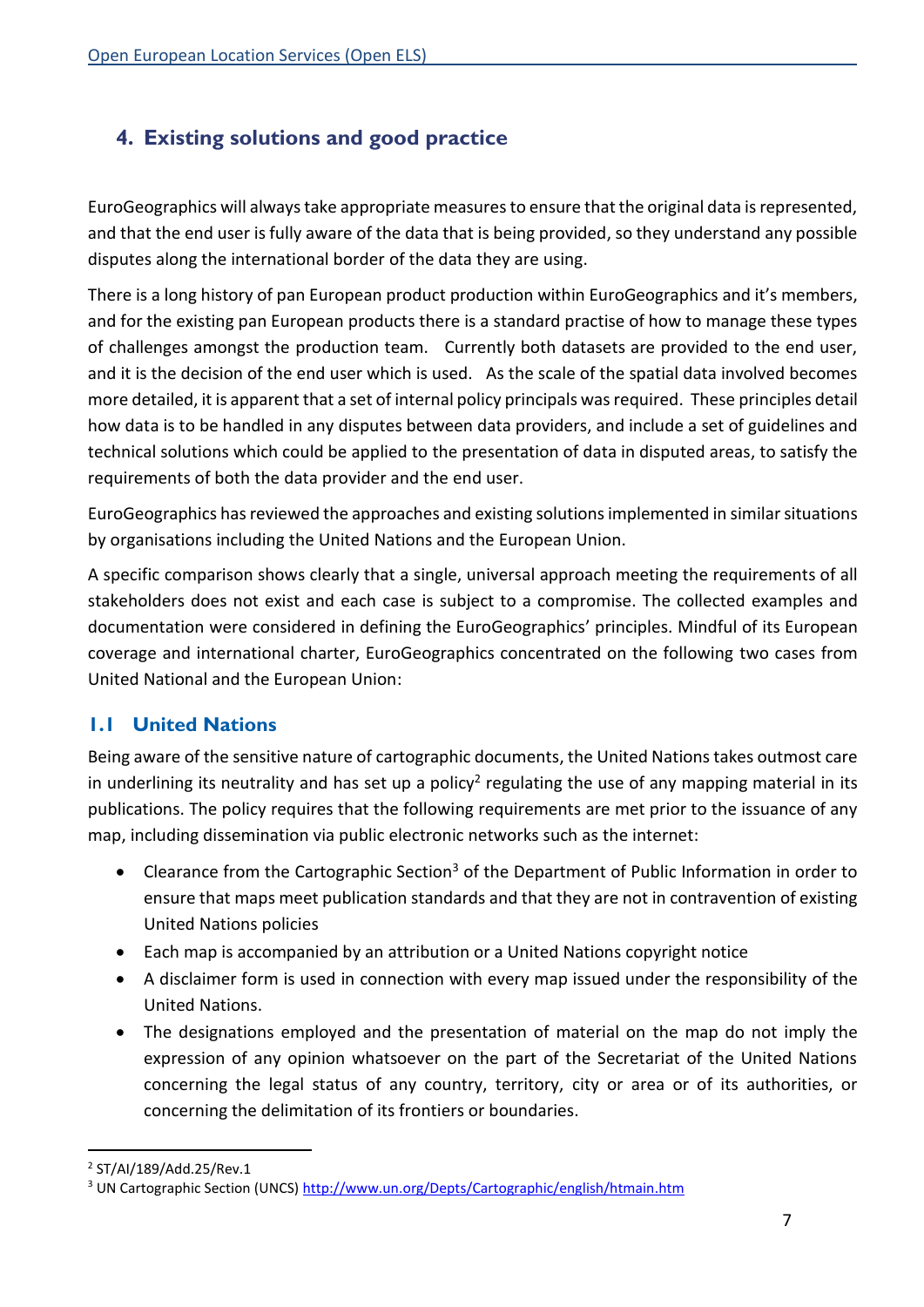• In certain circumstances a special statement is required and can be provided by the UNs' Cartographic Section in consultation with the Office of Legal Affairs.

### <span id="page-7-0"></span>**1.2 European Union**

The European Union is a political and economic organisation bringing together its 28 Members States through the establishment of an Internal Single Market, governed by a standardised system of law implemented by all the members. This system of law covers specified policy areas that all Members agreed upon and aims at ensuring the free movement of people, goods, services and capital within the internal market across the national borders.<sup>4</sup> This structure secures a high level of independence of the Members State and it does not imply specific direct impact on the process of the settlement of disputes and conflicts between the Members.

The activities of the EU bodies concentrate on the removal of obstacles influencing the process of integration among EU Member States around the single market and impacting movement of goods, services, people and capital. A number of legal instruments have been developed over the years to promote and facilitate cross-border cooperation. The European Commission's Communication "Boosting Growth and Cohesion in EU Border regions"<sup>5</sup>, adopted on 20 September 2017, indicates that most of the obstacles in development of the well-functioning cross-border implementation of the internal market stem from diverging national legislations on either side of the border, incompatible administrative processes, or lack of common territorial planning. Issues related to harmonisation of information are a national driven matter and remain within the remit of the respective governments.

In its publications, bodies of the European Union indicate that information in its maps does not imply the expression of any opinion whatsoever on the part of the European Union concerning the legal status of any country, territory or area or of its authorities, or concerning the delimitation of its frontiers or boundaries. <sup>6</sup>

### <span id="page-7-1"></span>**5. EuroGeographics policy principles for OpenELS**

EuroGeographics shall preserve its neutral stance and will not get involved in any political conflict between its Members.

If members of EuroGeographics disagree on the content of data provided by each other, over the bordering area of their territories, they should notify EuroGeographics officially. EuroGeographics will respect the following policy principles:

-

<sup>4</sup> Regulation (EU) No 1215/2012 of the European Parliament and of the Council of 12 December 2012 on jurisdiction and the recognition and enforcement of judgments in civil and commercial matters (OJ L 351, 20.12.2012, p. 1) ('Brussels I Recast'),

<sup>5</sup> https://ec.europa.eu/regional\_policy/en/information/publications/communications/2017/boosting-growth-andcohesion-in-eu-border-regions

<sup>6</sup> <https://ec.europa.eu/eurostat/web/products-statistical-books/-/KS-HA-17-001>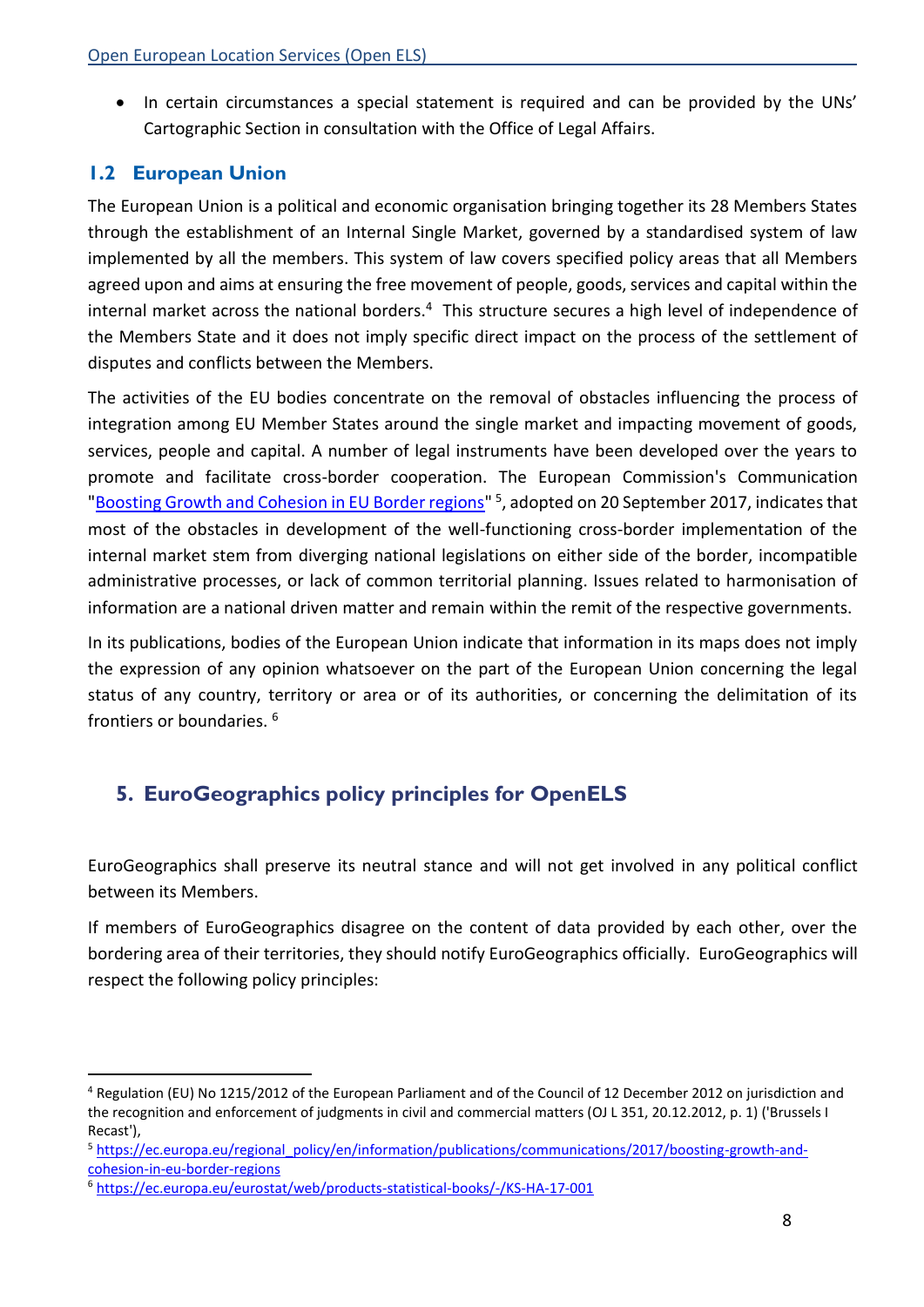### <span id="page-8-0"></span>**1.1 Authoritative character of data**

EuroGeographics recognises its Member's equal mandate to provide the official national data to OpenELS services and other pan-European products maintained by the Association and that the data supplied is authoritative data as defined below:

"Data provided by or on behalf of a public body (authority) which has an official mandate to provide it and that is based on a set of criteria to ensure (inter alia) a high data quality and that is aimed towards extensive reuse within the public sector and society as a whole."

#### <span id="page-8-1"></span>**1.2 No interference in National disputes**

EuroGeographics shall not take part or take any side in disputes between its Members related to the content of Members national data provided to OpenELS project or other products.

EuroGeographics will not apply any technical activities leading to automated presentation of data content in the disputed territory in a way that has not been mutually agreed by the data providers.

#### <span id="page-8-2"></span>**1.3 Equal presentation of Members Data**

In the case of a dispute leading to the existence of two different national datasets, EuroGeographics shall undertake reasonable steps in order to ensure that data of both sides are visualised and presented equally, ensuring that there is no doubt to the existence of two sets of information describing the same area.

Data should be visualised in the viewing services with:

- a) Use of an indicative portrayal of the area where two or more equally authoritative datasets are available in the viewing services
- b) Use of distinguishing symbolisation on the agreed international border which is different than that used for the other parts of the border.
- c) The data of contributing parties might be included to EuroGeographics products under an agreed sequence ("default option", "alternative option") between both data providers if such agreement is possible.

#### <span id="page-8-3"></span>**1.4 Clarity of information for the users**

The user of the OpenELS data services is entitled to specific information on the placement, geographical extent and scope of any difference between data sets provided for the same geographical area..

This information should include:

- a) Annotation in the metadata for both datasets
- b) Information indicating who the data provider is of each data sets
- c) Publication of above information within the User Guides and Technical Specifications for that dataset available through existing OpenELS and EuroGeographics communication channels (websites, metadata, webservices, etc).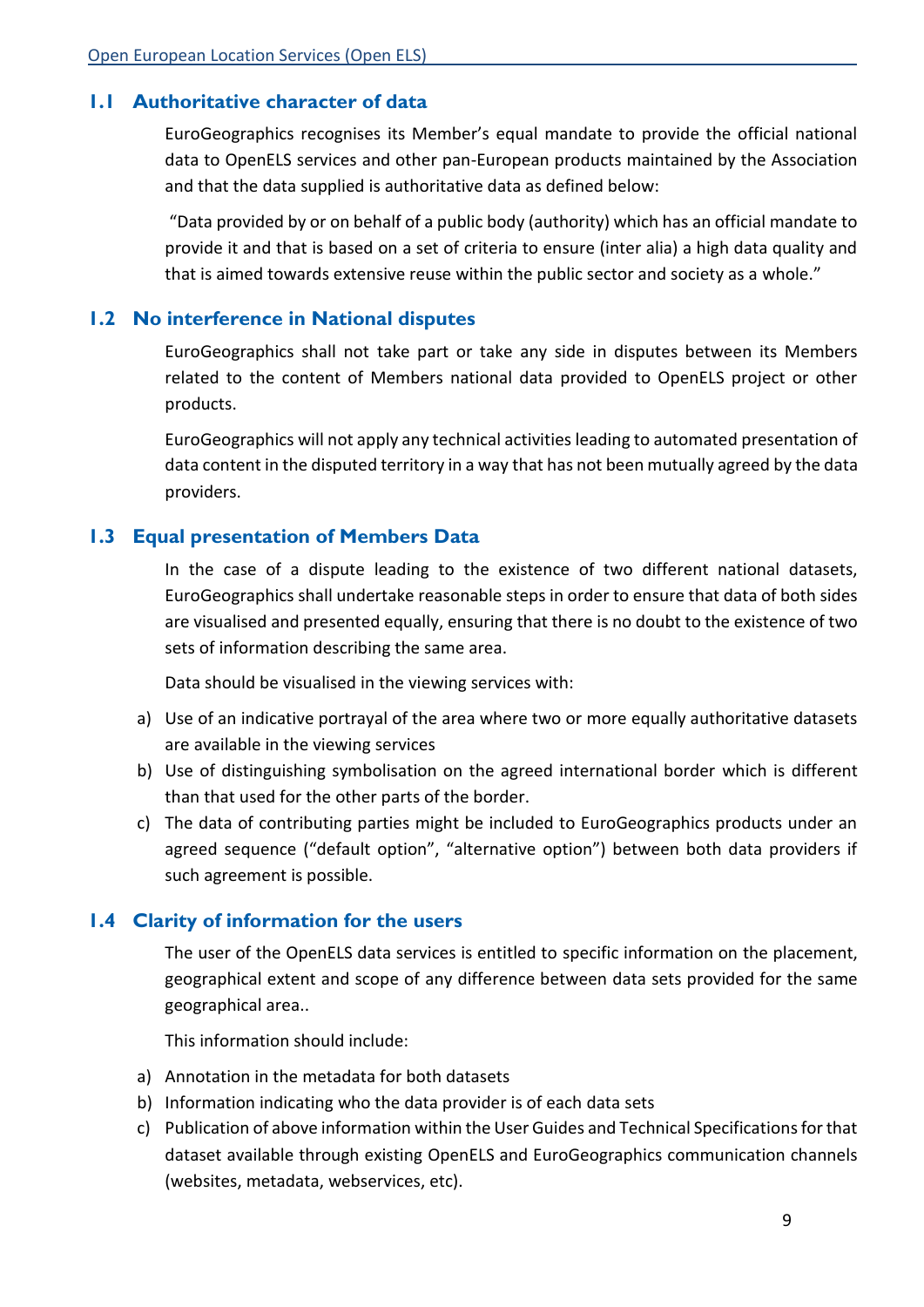It is the responsibility of the user to choose what data they use based on their own requirements.

### <span id="page-9-0"></span>**1.5 Disclaim liability for data provided by the Members**

The ELS Data provider is responsible for the data provided to Open ELS as detailed within the ELS Data Provider Agreement.

Before using any Open ELS services, the end user must agree to the Open ELS License which states that the OpenELS Data is provided 'as is' and the creator and/or Licensor makes no representations or warranties of any kind concerning the OpenELS Data.

#### <span id="page-9-1"></span>**1.6 Clarity on conditions for data user**

The user has the right to choose which data is included in any applicable conditions.

In a situation when one of the Members is not able to provide its data under open conditions the user may contact EuroGeographics to find out if there is an alternative available either through other EuroGeographics products or if it can be licensed directly from the Data Provider.

#### <span id="page-9-2"></span>**1.7 Use of data form other sources**

In the case of the identification of gaps within the data in disputed territories, EuroGeographics will not attempt to fill the missing content with data from other, nonauthoritative sources.

#### <span id="page-9-3"></span>**1.8 Collaborative efforts for agreeing the disputed content to be present**

In order to avoid constraining the usage of the product due to the presentation of any disputed data content, EuroGeographics will encourage the data providers to seek a consensus in presenting the key geographical information prior to publication.

The territorial disputes, which often influence different positions to conditional features as Administrative units or State boundaries shall not affect a correct presentation of the location and content of anthropogenic features for example rivers, lakes, roads, etc.

### <span id="page-9-4"></span>**6. Recommendations**

In order to implement the above stated policy principles in to practice, EuroGeographics will take note of the following recommendations and:

- 1. Over time develop and maintain a register of disputed areas that are identified in the process of compilation of national data into the Open ELS services when notified by Data Providers. The register should indicate:
	- i. Disputed data providers responsible for that geographical area
	- ii. The geographical location of the disputed area
	- iii. Information on how the dispute is presented in the Open ELS service.